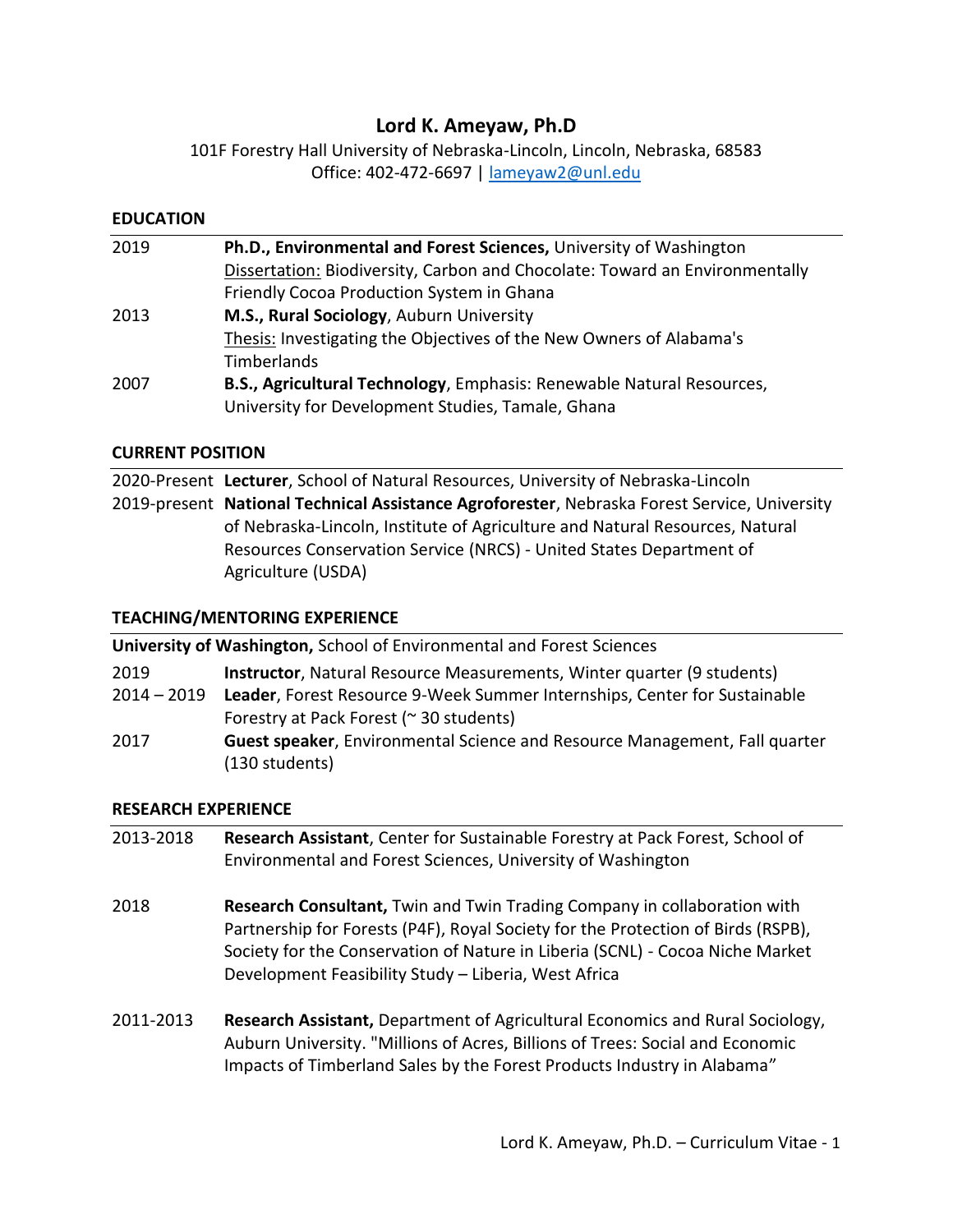## 2008-2010 **Assistant Research Officer**, Forestry Research Institute of Ghana. Towards Sustainable Indigenous Mahogany Timber Production in Ghana

### **GRANTS/FELLOWSHIPS**

| 2019-2022 | Developing agroforestry projects and demonstration sites with state and<br>Federal partners. Natural Resources Conservation Service - United States                                                                                                                                                                                                                           |
|-----------|-------------------------------------------------------------------------------------------------------------------------------------------------------------------------------------------------------------------------------------------------------------------------------------------------------------------------------------------------------------------------------|
|           | Department of Agriculture, Nebraska Forest Service - University of Nebraska-<br>Lincoln. PI: Lord Ameyaw. \$86,540                                                                                                                                                                                                                                                            |
| 2017      | Graduate School Fund for Excellence and Innovation (GSFEI). \$500                                                                                                                                                                                                                                                                                                             |
| 2017      | Director's Fund: School of Environmental and Forest Sciences (SEFS), University<br>of Washington. \$500                                                                                                                                                                                                                                                                       |
| 2016      | Field tools for a comprehensive analysis of forest stand spatial and canopy<br>structure, and gas exchange: Integrating silviculture with provision of ecosystem<br>services. Student Technology Funds. School of Environmental and Forest<br>Sciences, University of Washington. PI: Lord Ameyaw; Co-PI: Emilio Vilanova,<br>Wendy Star, Harry Edmon. \$103,004 (Not Funded) |
| 2010      | Freezailah Fellowship - Farm Forestry: A Viable Option to Poverty Alleviation<br>and Climate Change Amelioration in Ghana, International Tropical Timber<br>Organization (ITTO). \$3,200                                                                                                                                                                                      |

## **PUBLICATIONS**

## **Peer-reviewed**

| 2020 | Smith, M. S., Bentrup, G., Kellerman, T., MacFarland, K., Straight, R., Ameyaw,<br>L. K. Windbreak utilization in the U.S.: A systematic review of producer-reported<br>benefits, challenges, management activities and drivers of adoption. Agricultural<br>Systems (Submitted) |
|------|----------------------------------------------------------------------------------------------------------------------------------------------------------------------------------------------------------------------------------------------------------------------------------|
| 2018 | Ameyaw, L.K., Gregory J. E., Kristy, L., Gilbert, A. Cocoa and Climate Change:                                                                                                                                                                                                   |
|      | Insights from smallholder cocoa producers in Ghana regarding challenges in                                                                                                                                                                                                       |
|      | implementing REDD+ climate mitigation and adaptation strategies. Forests,                                                                                                                                                                                                        |
|      | 9(12), 216-235. DOI: 10.3390/f9120742                                                                                                                                                                                                                                            |
| 2018 | Andrew, G., Conner, B., Ameyaw, L.K. Millions of Acres, Billions of Trees:                                                                                                                                                                                                       |
|      | Socioecological Impacts of Shifting Timberland Ownership. Rural Sociology,                                                                                                                                                                                                       |
|      | 83(4), 799-822. DOI: 10.1111/ruso.12210                                                                                                                                                                                                                                          |

### **Extension/Technical Reports**

- 2014 **Ameyaw, L.K.**, Andrew, G., Becky, B. (2014). Meet the Neighbors: Understanding who owns Alabama's woodlands. Alabama Cooperative Extension System. <https://ssl.acesag.auburn.edu/pubs/docs/F/FOR-2006/FOR-2006-archive.pdf>
- 2010 Opuni-Frimpong, E., Obiri, B.D., Owusu, S., **Ameyaw, L.K.**, Ebanyenle, E., Cobbinah, J.R., Storer, A. Towards sustainable timber production in Ghana: Stage 1. Improving shoot borer resistance and developing silvicultural systems to maximize mahogany plantation success. Technical Report, ITTO Project PD 105/01 Rev.3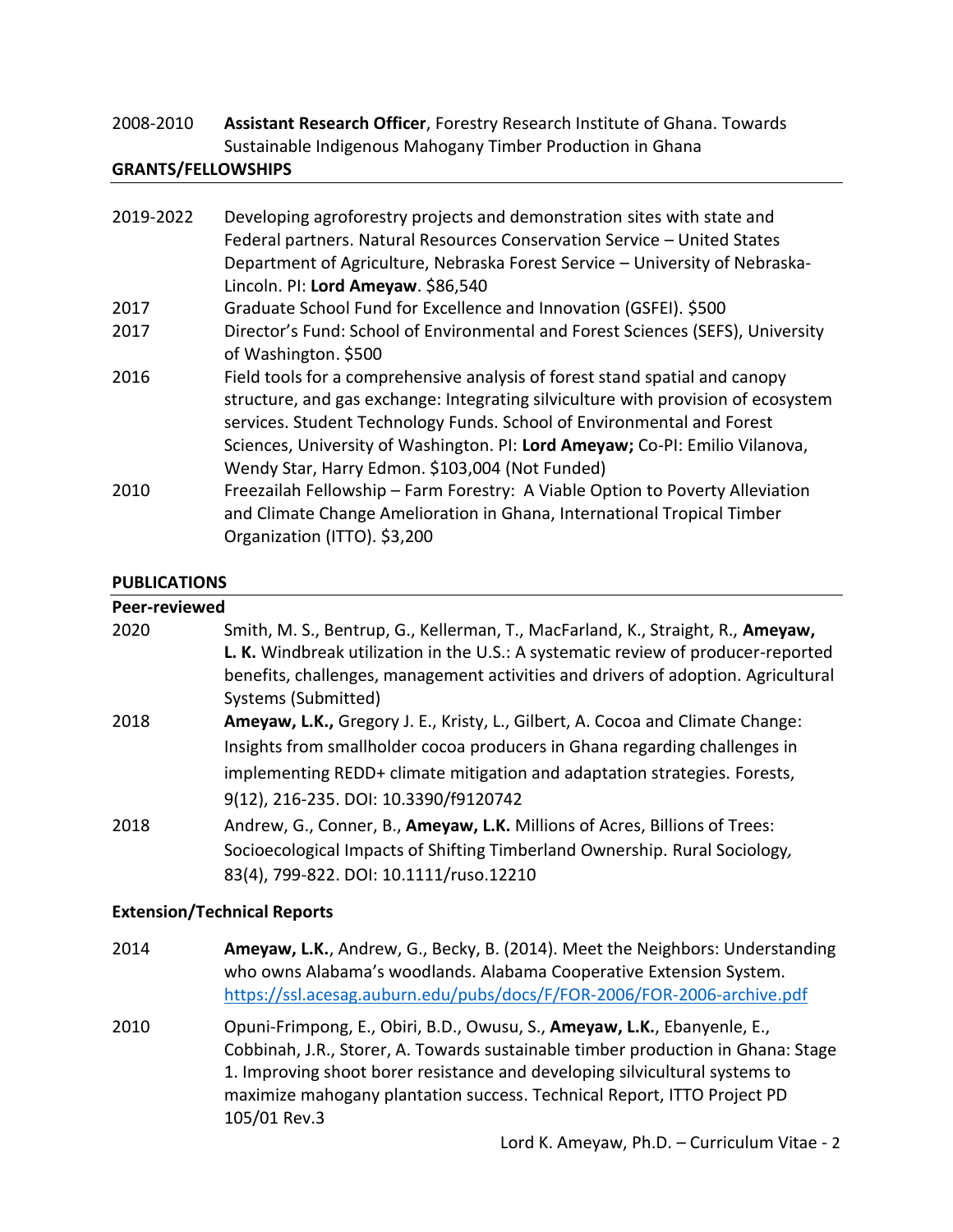[http://www.itto.int/files/itto\\_project\\_db\\_input/2395/Technical/PD105-](http://www.itto.int/files/itto_project_db_input/2395/Technical/PD105-01F_Final-Technical-Report.pdf) 01F Final-Technical-Report.pdf

#### **PRESENTATIONS**

| 2020 | Ameyaw, K., Onumah, C. T., Ameyaw, L. K., Asare, E., Nsiah, S. Indigenous<br>agroforestry knowledge application in restoring degraded forest landscapes in<br>sub-Saharan Africa. Poster presentation. International Society of Tropical<br>Foresters Conference. January 30 - February 1. New Haven, Connecticut.<br>Accepted.                                             |
|------|-----------------------------------------------------------------------------------------------------------------------------------------------------------------------------------------------------------------------------------------------------------------------------------------------------------------------------------------------------------------------------|
| 2020 | Ameyaw, L. K. Current status of agroforestry and pathways for practical<br>implementation: from the United States to Nebraska. Oral presentation<br>Nebraska Association of Resource Districts Conference. January 28 - 29. Lincoln,<br>Nebraska. Invited.                                                                                                                  |
| 2017 | Ameyaw, L.K. Carbon, Chocolate and Biodiversity: Toward an environmentally<br>friendly cocoa production system in Ghana. Poster presentation. International<br>Union of Forest Research Organizations 125th Anniversary Congress. September<br>18 - 22. Freiburg, Germany. Accepted.                                                                                        |
| 2014 | Ameyaw, L. K., Weir, E., Petri, D., Ettl, G. Assessing cultural ecosystem services<br>and their association with other ecosystem services in a research forest in the<br>western Cascade Mountains of Washington, USA. Poster presentation.<br>International Union of Forest Research Organization's (IUFRO) World Congress.<br>October 5-11. Salt Lake City, UT. Accepted. |
| 2014 | Ameyaw, K., Enu-Kwesi, L., Yeboah, D. Ameyaw, L K. Traditional conservation<br>practices and plant biodiversity potential of sacred groves in Ghana. Poster.<br>International Union of Forest Research Organization's (IUFRO) World Congress.<br>October 5-11. Salt Lake City, UT. Accepted.                                                                                |
| 2010 | Ameyaw, L.K., Obiri, B.D., Opuni-Frimpong, E., Acheampong, E. Farm Forestry: a<br>viable option to poverty alleviation and climate change amelioration in Ghana.<br>Presentation. International Union of Forest Research Organization's (IUFRO)<br>World Congress. August 23-28. Seoul, Republic of Korea. Accepted.                                                        |
| 2010 | Opuni-Frimpong, E., Owusu, S. A., Ameyaw L. K., Storer, A. J. Integrated<br>approach to restore African mahogany in Ghana's forest estate. Presentation.<br>International Union of Forest Research Organization's (IUFRO) World Congress<br>August 23-28. Seoul, Republic of Korea. Accepted.                                                                               |
| 2010 | Opuni-Frimpong, E., Owusu, S.A., Ameyaw, L. K. Amoah, F.S., Bamfo, R. Small-<br>scale community-based reforestation CDM project in the degraded Pamu<br>Berekum Forest Reserve in Ghana. Presentation. International Union of Forest<br>Research Organization's (IUFRO) World Congress. August 23-28. Seoul, Republic<br>of Korea. Accepted.                                |

## **PROFESSIONAL EXPERIENCE**

Lord K. Ameyaw, Ph.D. – Curriculum Vitae - 3 2017-2019 **Forest Ecologist**, Cedar River Watershed, Seattle Public Utilities, Seattle, WA 2016 **Crew Member, Fire and Environmental Research Applications Team,**  Washington State Department of Natural Resources (DNR) and the University of Washington, Pacific Wildland Fire Sciences Laboratory, Seattle, WA